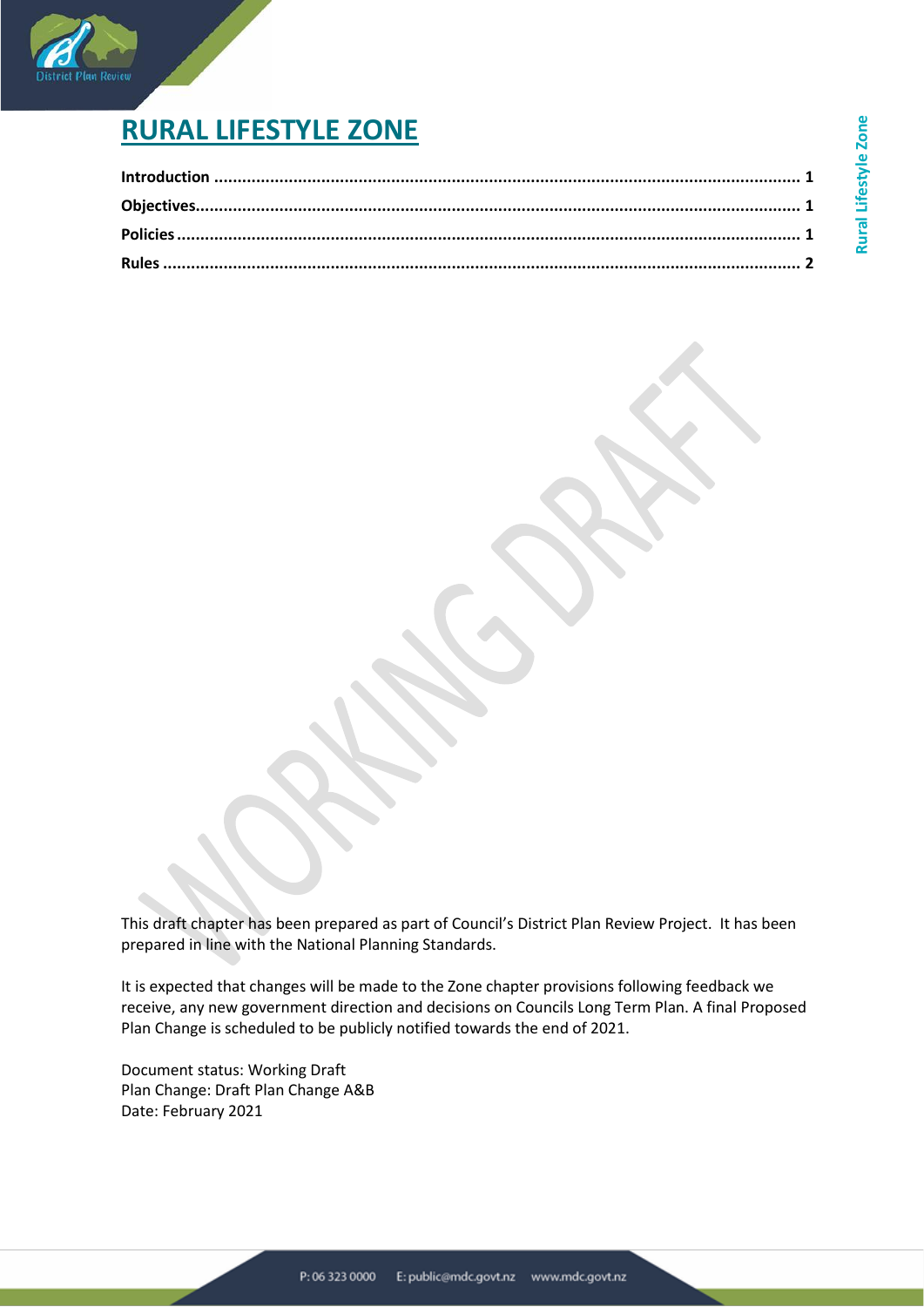*Page Intentionally Left Blank*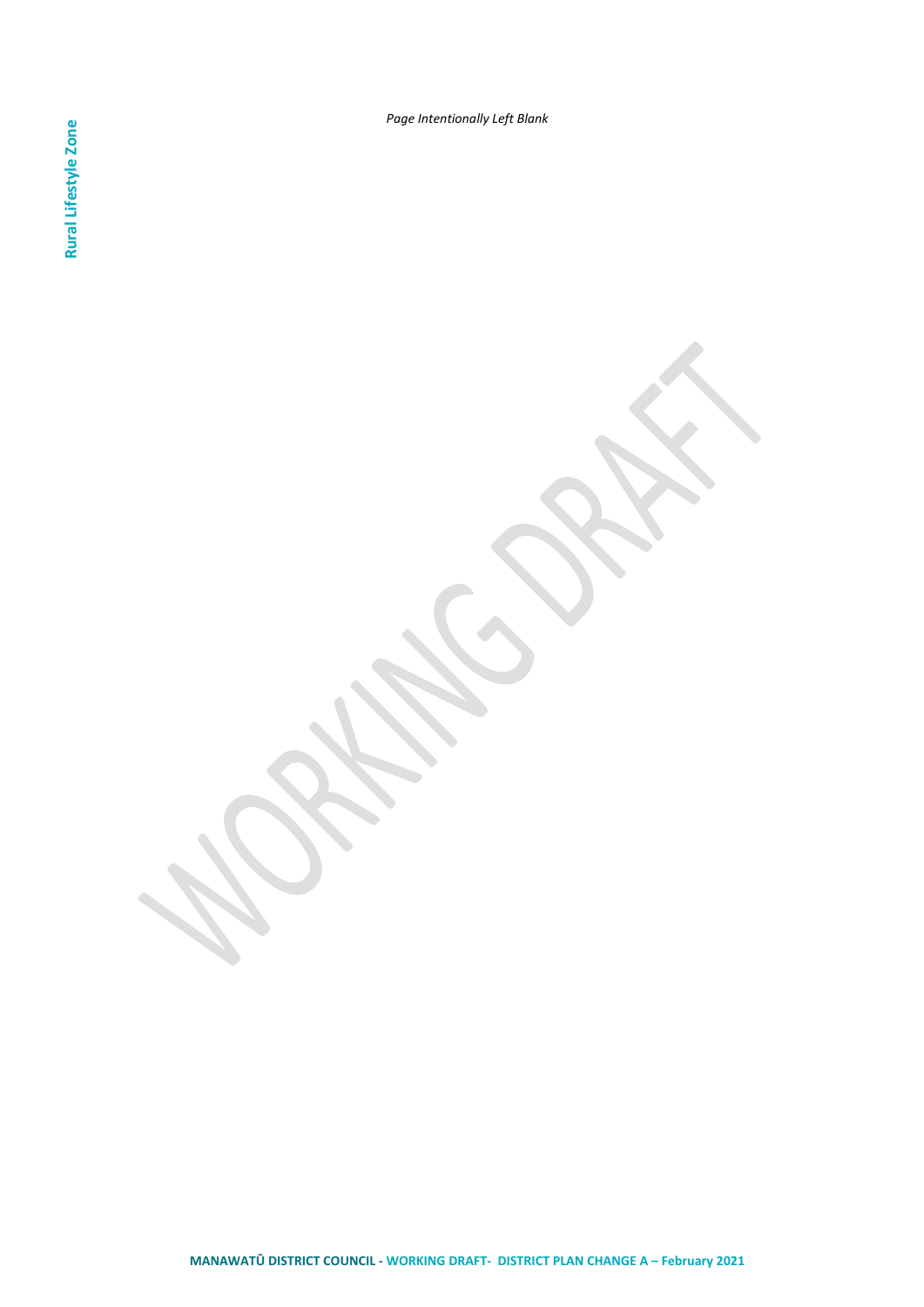# **RURAL LIFESTYLE ZONE**

# <span id="page-2-0"></span>**Introduction**

The Rural Lifestyle Zone is generally located on the periphery of urban areas, and is characterised by open space, rolling/rugged terrain, and vegetated landscapes interspersed by farm buildings, structures and residential units.

The role of the Rural Lifestyle Zone is to provide an area for rural lifestyle living, while allowing for the adjoining Rural Zone's continued function as a productive working environment that is not compromised by ad-hoc or sporadic rural lifestyle activities.

# <span id="page-2-1"></span>**Objectives**

## **RLZ-O1**

The Rural Lifestyle Zone is used for a mix of low density residential and farming activities within a rural setting.

#### **RLZ-O2**

Residential lifestyle within the Rural Lifestyle Zone is characterised by lower densities, interspersed by farming activities, self-serviced residential units and an absence of urban infrastructure.

#### **RLZ-O3**

Primary Production within the Rural Lifestyle Zone is limited to pastoral, agricultural and horticultural farming activities.

# <span id="page-2-2"></span>**Policies**

## **RLZ-P1**

Enable low density residential lifestyle activity to be located within the Rural Lifestyle Zone.

## **RLZ-P2**

Enable pastoral, agricultural and horticultural farming activities to be located within the Rural Lifestyle Zone.

## **RLZ-P3**

The character and amenity of the Rural Lifestyle Zone is characterised by:

- A balance of primary production and residential activities with primary production being the predominate landscape feature.

- A landscape within which the natural environment predominates over the built one.

- An environmental contrast and clear distinction between town and country

#### **RLZ-P4**

Restrict residential activities that is at a scale or density inconsistent with the anticipated character and amenity of the Rural Lifestyle Zone.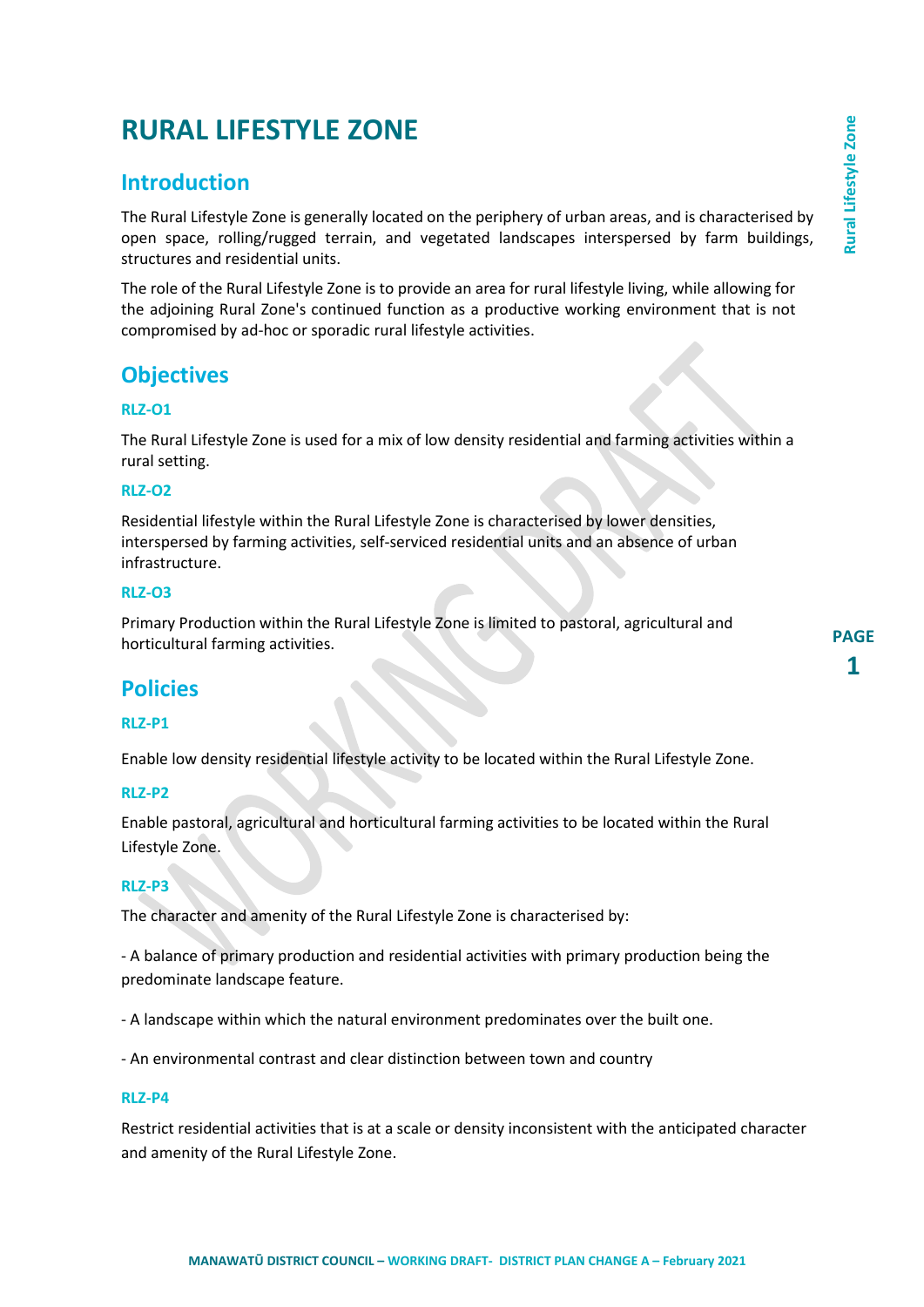#### **RLZ-P5**

Avoid commercial, industrial, and intensive primary production within the Rural Lifestyle Zone unless it can be demonstrated that:

- 1. The site design, layout and scale of the activity is compatible with the character and amenity values of the Zone;
- 2. There is adequate infrastructure available to service the activity, including on-site servicing where reticulated services are not available;
- 3. The activity avoids constraining the establishment of activities otherwise anticipated within the Zone; and
- 4. There are measures to internalise effects and avoid conflict and potential reverse sensitivity effects on activities anticipated in the Zone, including primary production and residential activity.

#### **RLZ-P6**

Restrict home-based commercial activity where these activities are compatible with the character and amenity values of the Rural Lifestyle Zone.

## <span id="page-3-0"></span>**Rules**

| r<br>۰<br>ı |
|-------------|
|             |

|                            | RLZ-R1-One Residential Unit |                                                      |
|----------------------------|-----------------------------|------------------------------------------------------|
| Rural                      |                             | 1. Activity Status: Permitted                        |
| Lifestyle<br>Zone          |                             | Where Compliance is achieved with:                   |
|                            |                             | RLZ-S1 - Separation Distances                        |
|                            |                             | RLZ-S2 - Height                                      |
|                            |                             | RLZ-S3 - Effluent                                    |
|                            |                             | RLZ-S4 - Site Coverage                               |
|                            |                             | RLZ-S5 - Separation of Residential Units along roads |
|                            |                             | RLZ-S6 - Access                                      |
|                            |                             | RLZ-S7 - Firefighting water supply and access        |
| Rural<br>Lifestyle<br>Zone | 2.                          | <b>Activity Status: Discretionary</b>                |
|                            |                             | Where compliance is not achieved with:               |
|                            |                             | RLZ-S1 - Separation Distances                        |
|                            |                             | RLZ-S2 - Height                                      |
|                            |                             | RLZ-S3 - Effluent                                    |
|                            |                             | RLZ-S4 - Site Coverage                               |
|                            |                             | RLZ-S5 - Separation of Residential Units along roads |
|                            |                             | RLZ-S6 - Access                                      |

**MANAWATŪ DISTRICT COUNCIL - WORKING DRAFT- DISTRICT PLAN CHANGE A – February 2021**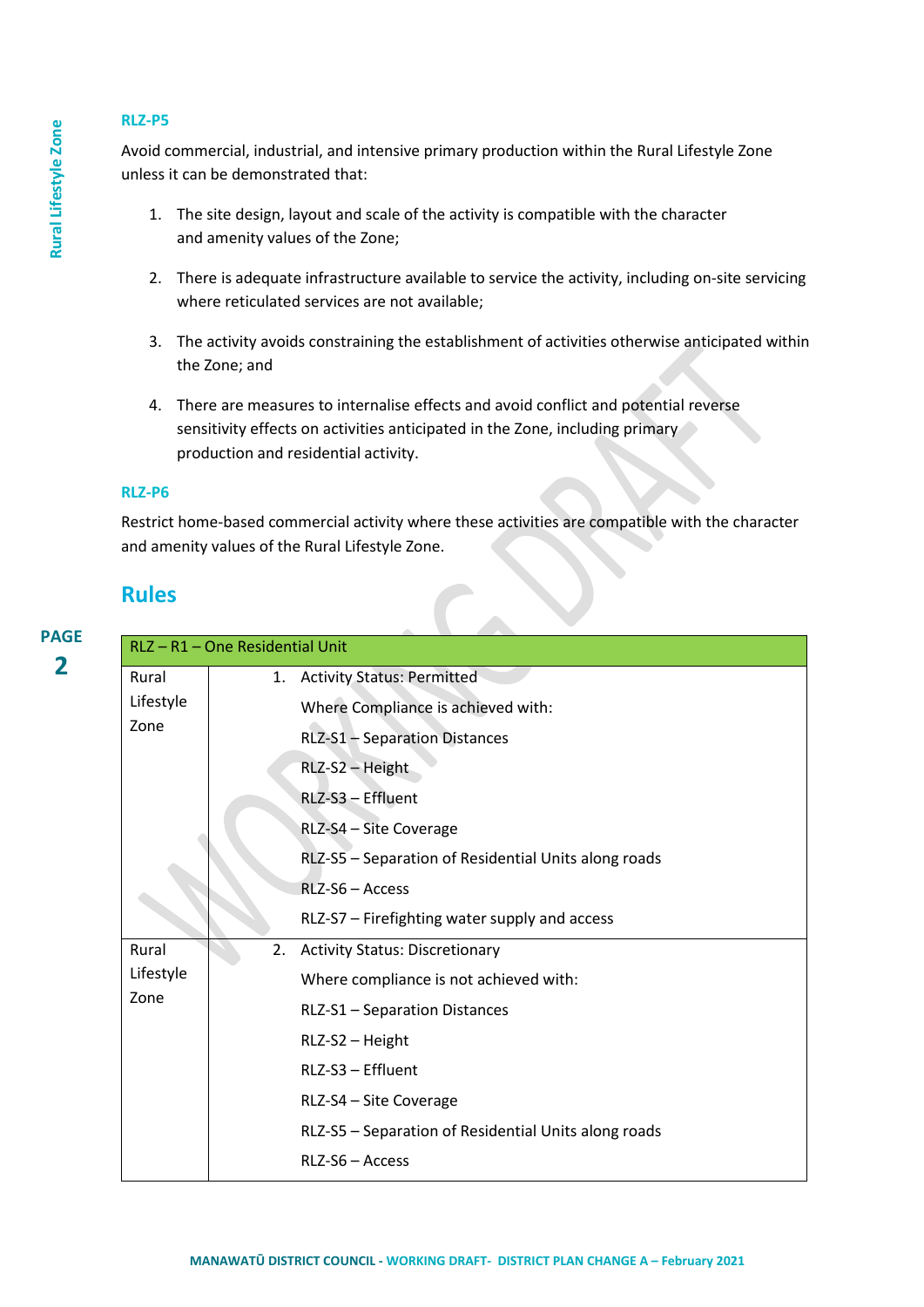|                    | RLZ-S7 - Firefighting water supply and access        |                             |
|--------------------|------------------------------------------------------|-----------------------------|
|                    | RLZ-R2-Accessory Building                            | <b>Rural Lifestyle Zone</b> |
| Rural              | 1. Activity Status: Permitted                        |                             |
| Lifestyle          | Where compliance is achieved with:                   |                             |
| Zone               | RLZ-S1 - Separation Distances                        |                             |
|                    | RLZ-S2 - Height                                      |                             |
|                    | RLZ-S3 - Effluent                                    |                             |
|                    | RLZ-S4 - Site Coverage                               |                             |
| Rural              | <b>Activity Status: Discretionary</b><br>2.          |                             |
| Lifestyle<br>Zone  | Where compliance is not achieved with:               |                             |
|                    | RLZ-S1 - Separation Distances                        |                             |
|                    | RLZ-S2 - Height                                      |                             |
|                    | RLZ-S3 - Effluent                                    |                             |
|                    | RLZ-S4 - Site Coverage                               |                             |
|                    | RLZ-R3-Agriculture, Pastoral Farming, Horticulture   |                             |
| Rural              | <b>Activity Status: Permitted</b><br>1.              |                             |
| Lifestyle          |                                                      |                             |
| Zone               |                                                      | <b>PAG</b>                  |
|                    | RLZ - R5 - Two or more Residential Units on one site | 3                           |
| Rural<br>Lifestyle | <b>Activity Status: Discretionary</b><br>1.          |                             |
| Zone               |                                                      |                             |
|                    | RLZ-R6-Community Facilities                          |                             |
| Rural              | 1.<br><b>Activity Status: Discretionary</b>          |                             |
| Lifestyle          |                                                      |                             |
| Zone               |                                                      |                             |
|                    | RLZ-R7-Home Business                                 |                             |
| Rural              | <b>Activity Status: Discretionary</b><br>1.          |                             |
| Lifestyle          |                                                      |                             |
| Zone               |                                                      |                             |
|                    | RLZ-R8-Education Facility                            |                             |
| Rural<br>Lifestyle | 1. Activity Status: Discretionary                    |                             |
| Zone               |                                                      |                             |
|                    | RLZ-R9-Visitor Accommodation                         |                             |
|                    |                                                      |                             |

**PAGE**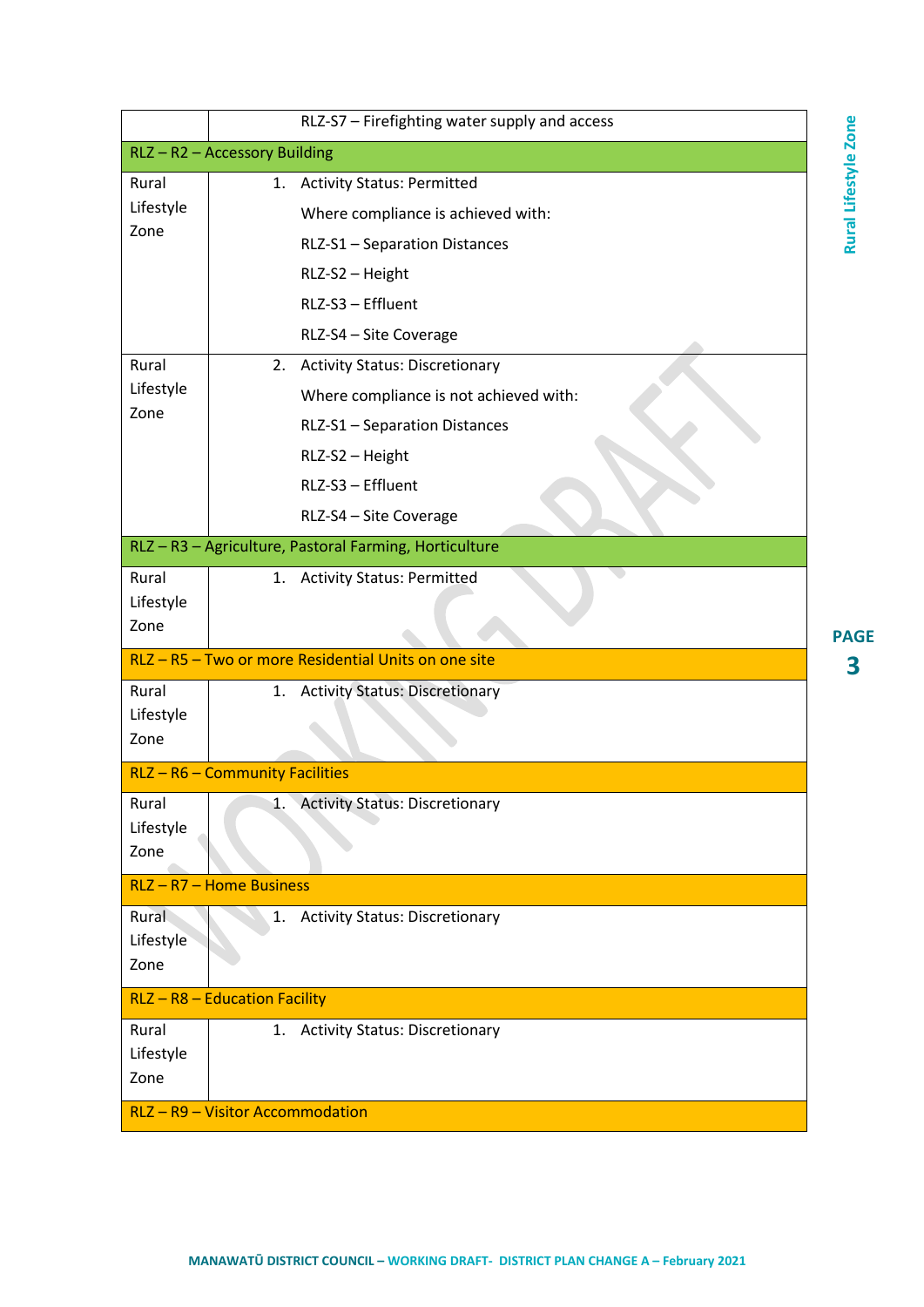| Rural                 | <b>Activity Status: Discretionary</b><br>1.                                                                                                                                                            |
|-----------------------|--------------------------------------------------------------------------------------------------------------------------------------------------------------------------------------------------------|
| Lifestyle             |                                                                                                                                                                                                        |
| Zone                  |                                                                                                                                                                                                        |
|                       | $RLZ - R10 - Any activity not otherwise provided for$                                                                                                                                                  |
| Rural                 | 1. Activity Status: Discretionary                                                                                                                                                                      |
| Lifestyle             |                                                                                                                                                                                                        |
| Zone                  |                                                                                                                                                                                                        |
| Standards             |                                                                                                                                                                                                        |
|                       | RLZ-S1 Separation Distances                                                                                                                                                                            |
|                       | Residential Unit's - A Minimum of 10m from boundaries                                                                                                                                                  |
|                       | Accessory Building's - A Minimum of 5m from boundaries                                                                                                                                                 |
| RLZ-S2 Height         |                                                                                                                                                                                                        |
| Maximum height - 9m   |                                                                                                                                                                                                        |
|                       | All parts of a building must be contained within a 45 degree plane commencing at 2.8<br>metres above ground level inclined inwards at right angles.                                                    |
|                       | RLZ-S3 Effluent Disposal                                                                                                                                                                               |
| i)                    | Effluent shall be disposed of either within the site or into a Council approved<br>collective disposal system. Sewage drainage easements into neighbouring properties<br>will not be permitted.        |
|                       | RLZ - S4 Density of Building/Site Coverage - $500m^2$                                                                                                                                                  |
|                       | RLZ-S5 Separation of Residential Units along roads                                                                                                                                                     |
| that section of road. | No residential unit shall result in, or add to, a situation of more than two existing or potential<br>residential unit within any 400 metre section of road and a line 150 metres from and parallel to |
| i)                    | Residential units further than 150m from any road or on the opposite side of the road<br>concerned shall not be counted for the purposes of this rule.                                                 |
| ii)                   | Potential dwellings shall be assigned to any allotment which does not currently have<br>a dwelling upon it, and to allotments on proposed or approved subdivision plans.                               |
| iii)                  | Properties which have frontage to more than one road shall comply with this rule in                                                                                                                    |
|                       | respect of all of the roads concerned.                                                                                                                                                                 |
|                       | RLZ-S6 Access-Compliance with Rule 3B.4.2                                                                                                                                                              |
|                       | RLZ - S7 Firefighting water supply and access                                                                                                                                                          |
| i)                    | All new buildings must comply with New Zealand Fire Service Firefighting Water<br>Supplies Code of Practice SNZ PAS 4509:2008.                                                                         |

**PAGE 4**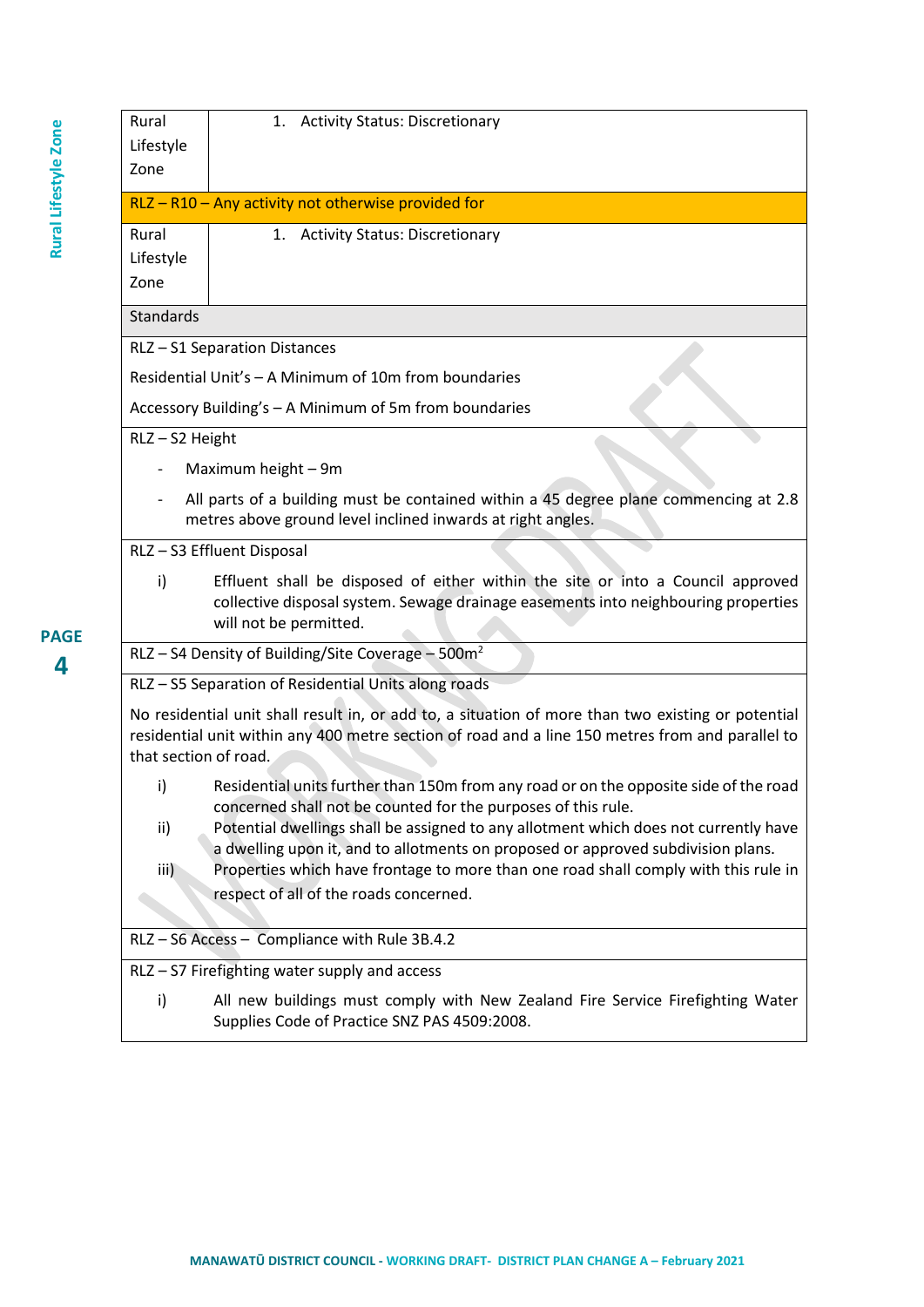## *Subdivision*

|                                                                                                                                              | RLZ SUB - R1 - Boundary Adjustments                                                                                                                                                                                                                                                                    |  |
|----------------------------------------------------------------------------------------------------------------------------------------------|--------------------------------------------------------------------------------------------------------------------------------------------------------------------------------------------------------------------------------------------------------------------------------------------------------|--|
| Rural<br>Lifestyle<br>Zone<br>Rural<br>Lifestyle                                                                                             | <b>Activity Status: Controlled</b><br>1.<br>Where compliance with:<br>RLZ SUB 1 - Minimum Site Size<br>RLZ-S1-Separation Distances<br>RLZ-S5-Effluent Disposal<br>RLZ-S7-Separation of Residential Units along Roads<br>RLZ-S8 - Access<br><b>Activity Status: Restricted Discretionary</b><br>1.      |  |
| Zone                                                                                                                                         | Where compliance is not achieved with:<br>RLZ SUB 2 - Minimum Site Size<br>RLZ-S1-Separation Distances<br>RLZ-S5-Effluent Disposal<br>RLZ-S7-Separation of Residential Units along Roads<br>RLZ-S8 - Access<br>RLZ SUB - R2 - Lifestyle Zone Subdivision creating allotments greater than 25ha in size |  |
| Rural                                                                                                                                        | 1. Activity Status: Controlled                                                                                                                                                                                                                                                                         |  |
| Lifestyle                                                                                                                                    | Where: Compliance with:                                                                                                                                                                                                                                                                                |  |
| Zone                                                                                                                                         | RLZ SUB - S3 - Minimum Allotment Size Production Land Use                                                                                                                                                                                                                                              |  |
|                                                                                                                                              |                                                                                                                                                                                                                                                                                                        |  |
| RLZ SUB - R3 - General Rural Zone Subdivision creating up to five allotments less than 25ha in<br>size that retains 50% of the balance title |                                                                                                                                                                                                                                                                                                        |  |
| Rural<br>Lifestyle                                                                                                                           | <b>Activity Status: Restricted Discretionary</b><br>1.<br>Where Compliance with:                                                                                                                                                                                                                       |  |
| Zone                                                                                                                                         | RLZ SUB S1 - Minimum Site Size<br>RLZ SUB S3 - Suitable Building Site<br>RLZ-S1-Separation Distances<br>RLZ-S5-Effluent Disposal<br>RLZ-S7-Separation of Residential Units along Roads<br>RLZ-S8 - Access                                                                                              |  |
| Rural<br>Lifestyle                                                                                                                           | 2.<br><b>Activity Status: Discretionary</b><br>Where non-compliance with:                                                                                                                                                                                                                              |  |
| Zone                                                                                                                                         | RLZ SUB S1 - Minimum Site Size<br>RLZ SUB S3 - Suitable Building Site<br>RLZ-S1-Separation Distances<br>RLZ-S5-Effluent Disposal<br>RLZ-S7-Separation of Residential Units along Roads<br>RLZ-S8 - Access                                                                                              |  |
|                                                                                                                                              | RLZ SUB - R4 - General Rural Zone Subdivision around existing residential units                                                                                                                                                                                                                        |  |
| Rural<br>Lifestyle                                                                                                                           | <b>Activity Status: Restricted Discretionary</b><br>1.<br>Where compliance with:                                                                                                                                                                                                                       |  |
| Zone                                                                                                                                         | RLZ SUB S1 - Minimum Site Size                                                                                                                                                                                                                                                                         |  |

**PAGE 5**